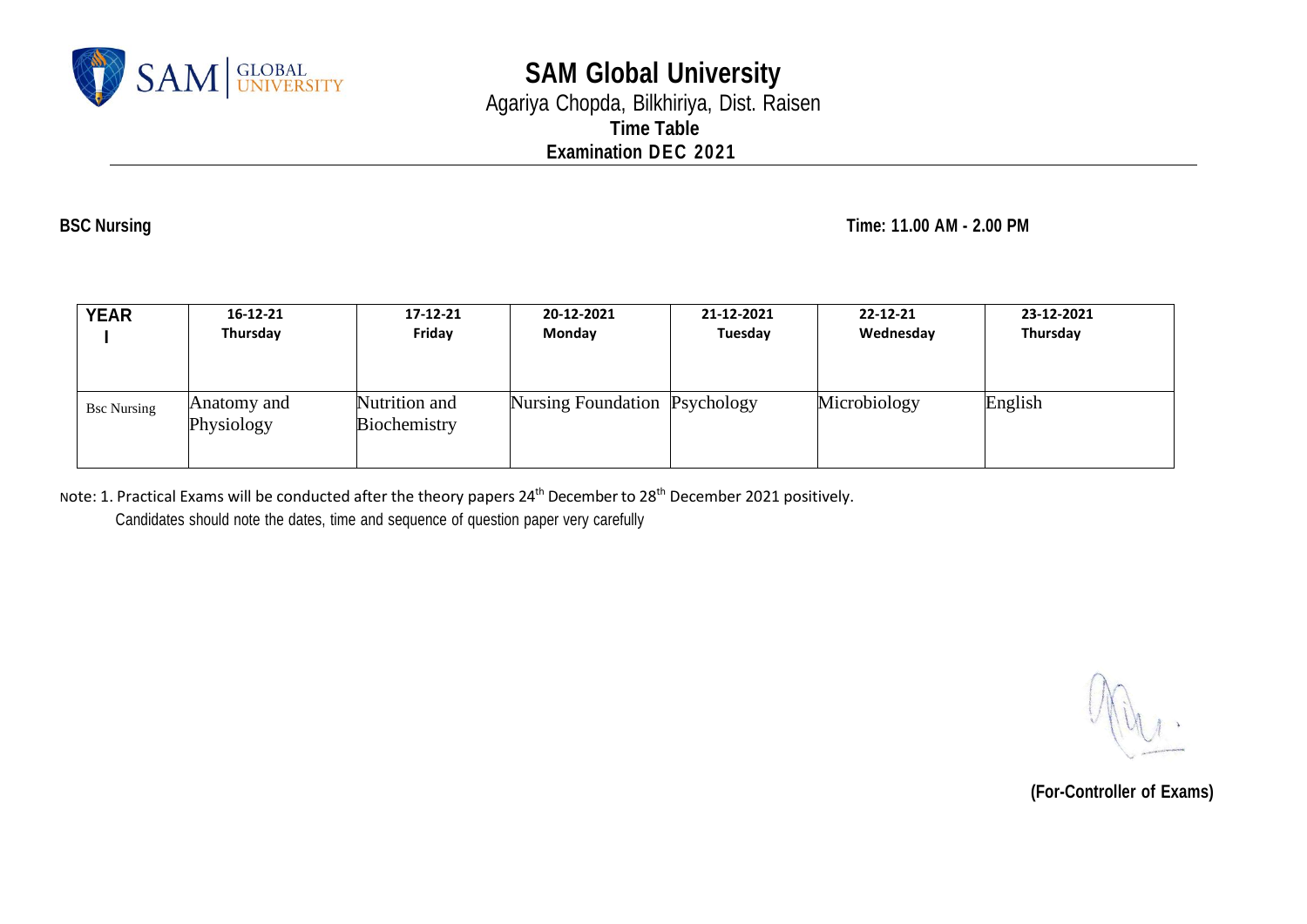

# **SAM Global University** Agariya Chopda, Bilkhiriya, Dist. Raisen **Time Table**

**Examination DEC 2021**

### **POST BASIC B.SC NURSING Time: 11.00 AM - 2.00 PM**

| Year       | $16 - 12 - 21$              | 17-12-21                              | 18-12-21          | $20 - 12 - 21$ | $21 - 12 - 21$ | $22 - 12 - 21$         | $23 - 12 - 21$ | 24-12-21       | $27 - 12 - 21$ |
|------------|-----------------------------|---------------------------------------|-------------------|----------------|----------------|------------------------|----------------|----------------|----------------|
|            | Thursday                    | Friday                                | Saturday          | Monday         | Tuesday        | Wednesday              | Thursday       | Fridav         | Monday         |
|            |                             |                                       |                   |                |                |                        |                |                |                |
|            |                             |                                       |                   |                |                |                        |                |                |                |
| Post Basic | Nursing                     | Nutrition and Biochemistry Psychology |                   |                | Microbiology   | Maternal Nursing Child |                | Medical and    | English        |
| Nursing    | <b>Foundation Dietetics</b> |                                       | and               |                |                |                        | Health         | Surgical       |                |
|            |                             |                                       | <b>Biophysics</b> |                |                |                        | <b>Nursing</b> | <b>Nursing</b> |                |
|            |                             |                                       |                   |                |                |                        |                |                |                |

Note: 1. Practical Exams will be conducted after the theory papers 28<sup>th</sup> December to 31<sup>st</sup> December 2021 positively.

Candidates should note the dates, time and sequence of question paper very carefully

**(For-Controller of Exams)**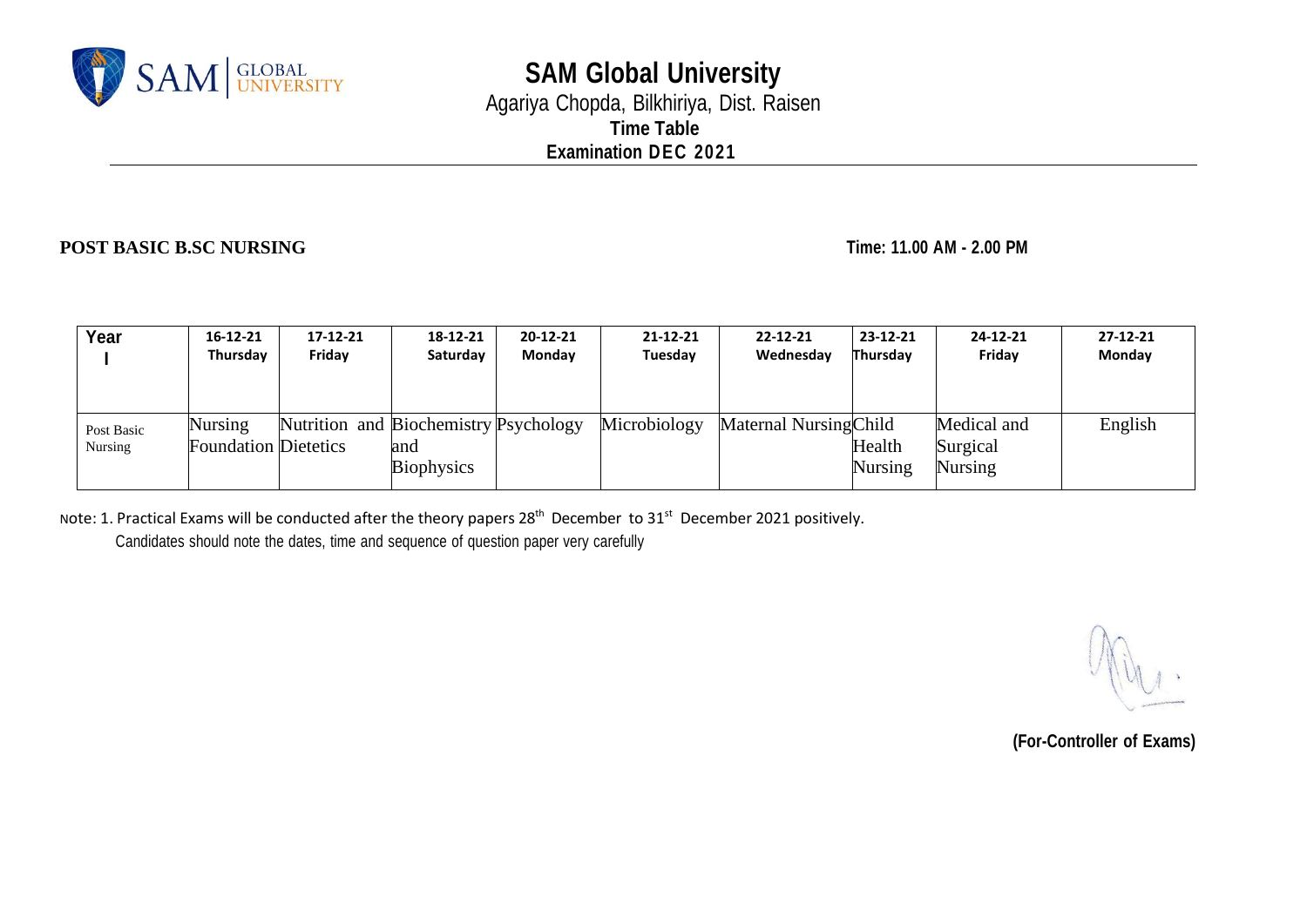

# **SAM Global University**

Agariya Chopda, Bilkhiriya, Dist. Raisen **Time Table Examination DEC 2021**

**Bachelor in Medical Lab Technician Time: 11.00 AM - 2.00 PM**

**.**

| <b>YEAR</b> | $16 - 12 - 21$                                     | 17-12-21       | 20-12-2021      | 21-12-2021  | $22 - 12 - 21$        |
|-------------|----------------------------------------------------|----------------|-----------------|-------------|-----------------------|
|             | Thursday                                           | Friday         | Monday          | Tuesday     | Wednesday             |
| <b>BMLT</b> | <b>Basic Histology</b><br>(Anatomy &<br>Physiology | Microbiology-1 | Bio-chemistry-1 | Haematology | Aptitude & English -1 |

Note: 1. Practical Exams will be conducted after the theory papers 23<sup>th</sup> December to 28<sup>th</sup> December 2021 positively. Candidates should note the dates, time and sequence of question paper very carefully

 **(For-Controller of Exams)**